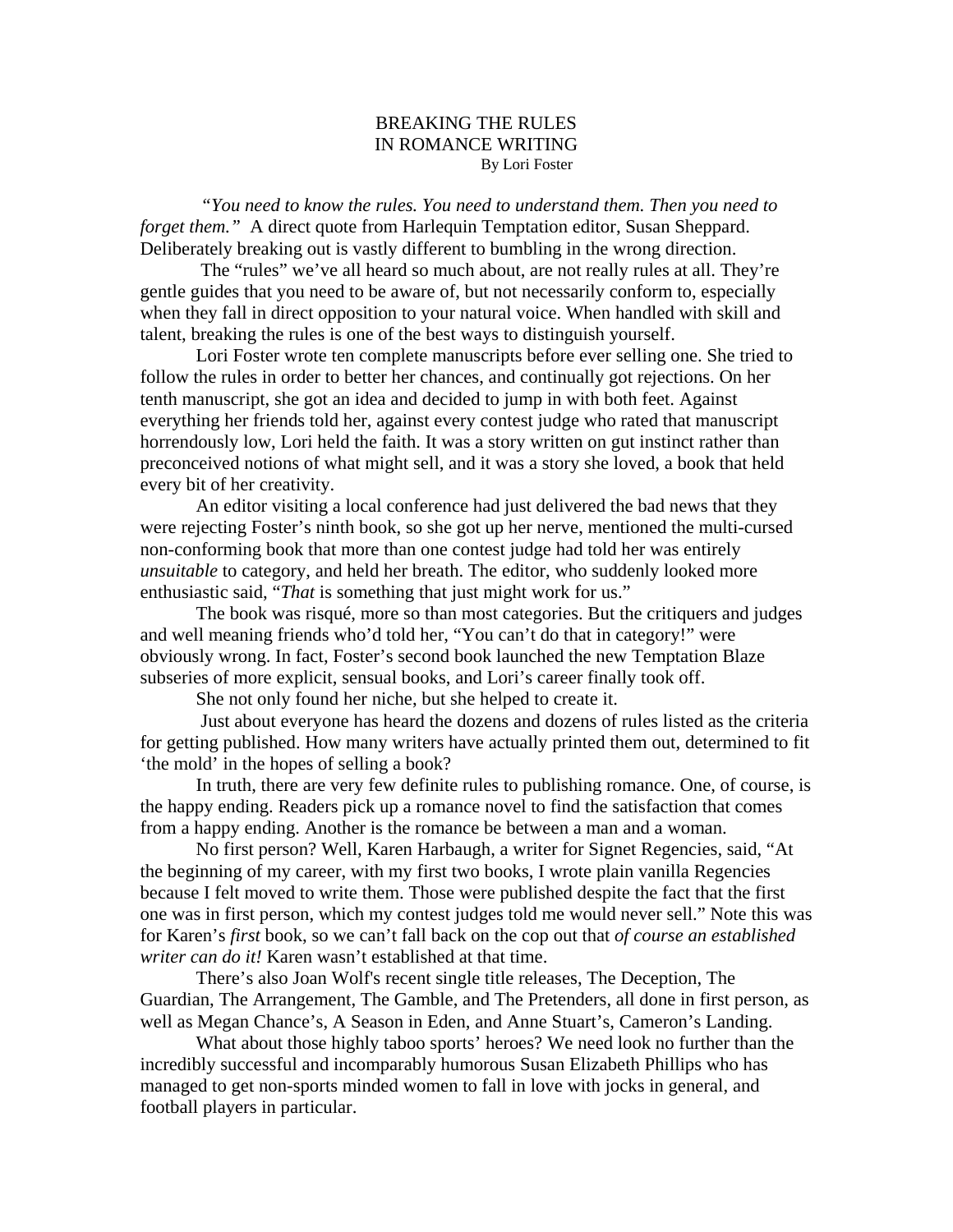Hebby Roman's recent Summer Dreams, has a minor league baseball hero, and Tami Hoag's, Straight From The Heart, has a baseball-playing hero.

Even in restrictive category, we find authors who can break the 'no sports hero' rule. Donna Kauffman's, Illegal Motion, with a football playing hero, got rave reviews, and Catherine Coulter's timeless, The Aristocrat, has a football hero.

The conclusion, of course, is that what really sells your book is your individual voice, not the rules you obey or break.

So, what is voice? To Foster, it's your perspective. "The way you see things, how you interpret them, the way you like words to come together and the method you use to put your thumbprint on a story."

Karen Harbaugh, known for her Vampire Regencies, said, "Voice always comes naturally to people, once they have the tools to express it. That's what voice is. For me, it's how my creative mind works. My natural bent seems to be toward the spiritual or toward fantasy; it was there when I grew up – I was raised with it. And of course, because I like it so much, and also have an analytical mind, I like to know why it is, and how it works, and so I take it apart. What I learn gets put back into my writing and I think my writing might just be richer for it. I know what voice is, what my voice in particular is, and I can look at other people's writing and say, yep, there's your voice, right there. Voice is not an elusive thing any more, but something very exciting."

Karen has created a very successful niche for herself. If you ask about the supernatural or Regency romances, you'll invariably hear Ms. Harbaugh's name. If you mention the two together, it's like a trademark. By being different, by doing what she loves most, Ms. Harbaugh has made her stamp in the romance industry.

When explaining some of the difficulties she first faced, Harbaugh said, "My first two Regencies were with HarperCollins when they had a Regency line. They wouldn't take any that had fantasy elements in them, and in fact, I was asked to take it out. Then my agent sent two others to Signet (Penguin/Putnam) and those sold almost immediately – within a week of submitting them to the editor, in fact. The difference was that Signet Regency's editor had the authority to take risks, whereas HarperCollins's editor didn't, so far as I can tell.

"Certainly the difference caught people's attention," Harbaugh added. "A Regency vampire? Good heavens. But that book was also my best selling book, and this year went into a third printing."

Jennifer Crusie, a highly successful author currently with St. Martin's press, said, "I never thought, 'Gee, there aren't too many people doing romantic comedy so I'll write romantic comedy." In the beginning, I didn't even know I was writing romantic comedy. The last three books I've finished haven't been comedies at all, so I'm always amazed (and delighted) when people say they laughed. I'm just trying to get the truth on the page, my vision of the truth in my voice."

Jennifer's novels for St. Martin's Press, Tell Me Lies, Crazy For You, and Welcome to Temptation, have made her a New York Times and USA Today bestseller. "Having a strong voice, " Ms. Crusie said, "gave me not only an identity but a selling point because nobody else can sound like me, just as nobody else can sound like you; that's the beauty of voice, it truly is unique in the dictionary sense of the word. If other writers try to imitate you, they're just wannabes, vague echoes. I had an editor once who said she kept getting query letters that said, 'I write just like Jenny Crusie' and it was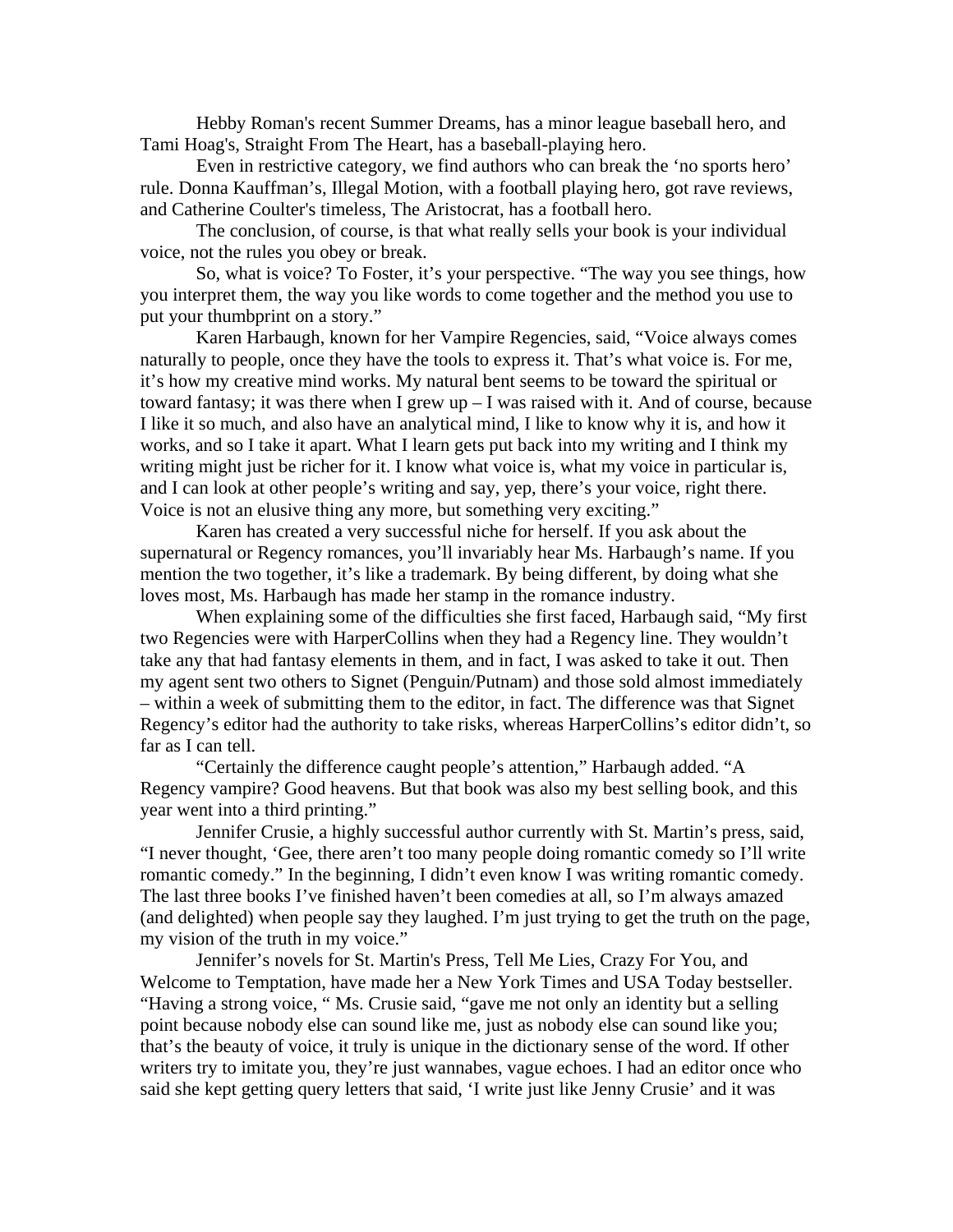always clear from the letter that they didn't so she never asked for the manuscript. If they said, 'I write better than Jenny Crusie,' she asked for the manuscript of course."

Anne Stuart is a grandmaster of the genre, winner of Romance Writers of America's prestigious Lifetime Achievement Award, and a survivor of more than twenty-five years in the romance business. "If I have a niche," Stuart said, "it's a combination of my gothic background and my over the top heroes – many of them are, by average standards, immoral, some are lethal, most of them with a questionable set of values. A lot of my books are very dark, almost impossibly so for some readers, but for those who can handle it, the rewards are considerable."

So, can one aspect of an author's writing define her?

"Yes and no," Stuart said. "The dark, dangerous hero and the strong, almost gothic sense of place will probably always be integral to my work. But there's a lot of creative space involved around such things. And actually, a hidden aspect to my work has always been familial issues. Not as obvious to the casual reader, but it's an ongoing theme and I expect I'll keep up with that too. I have a sense of humor that people often don't expect. It's dark humor, but effective. I call those books my black-hearted romps (as opposed to other people's light-hearted romps)."

Crusie added, "Sharp humor is my life, as anyone who's ever been stuck with me in an elevator or at a dinner knows. I have no desire to write Deeply Serious Books. Probably because I'm not Deep. I write black comic community-based mystery romantic women's fiction. Lot of space to grow there."

And Ms. Harbaugh also contributed, "I've written enough to establish myself, and I've written books where the fantasy is very, very light, and one where there is no fantasy at all. My natural bent at this time is toward writing in historical periods as well as toward fantasy. If the muse hits me with another two-by-four, I have to pay attention or else she'll bludgeon me until I do. That the only way, in my humble opinion, to stay fresh."

"The focus can change from day to day," Foster concluded. "Your voice stays the same, but you try new and different things, new lengths, new settings, new character types. You don't ever want to get redundant, or worse, boring! But publishers like you to give them the expected. For me, that was a secret fantasy hook, or a hidden identity. I've managed to put my own spin on those plot devices, and I have a lot of fun with each and every book. If I wasn't having fun, I wouldn't write it."

When asked if she met with any initial resistance to her style, Stuart commented, "When I started in Gothic I could pretty much go as dark as I wanted with my heroes. But when I began writing series romance I ran into problems. There was a time when series romance editors (though not necessarily the readers) wanted beta heroes, kinder, gentler men. They missed the point that these are fantasies, and while the dark heroes are fun to play with, to read about, most readers know the difference between reality and fantasy. So the series editor tried to tone me down, with only marginal success."

In some instances, Ms. Stuart was forced to make drastic career changes, but she refused to change her voice. "In the middle of my career," Stuart explained, "during some of the Harlequin years, I had to tone down some of my books. One of my historicals was toned down a bit too – the editor wanted the hero softer, I wanted him darker – and I simply ended up rewriting him (and the story) in a third way. At this point, I doubt I would do it. Even back then I tried to buy the books back when I couldn't particularly afford to do so. If an editor and I disagreed strongly on the direction of a book or a